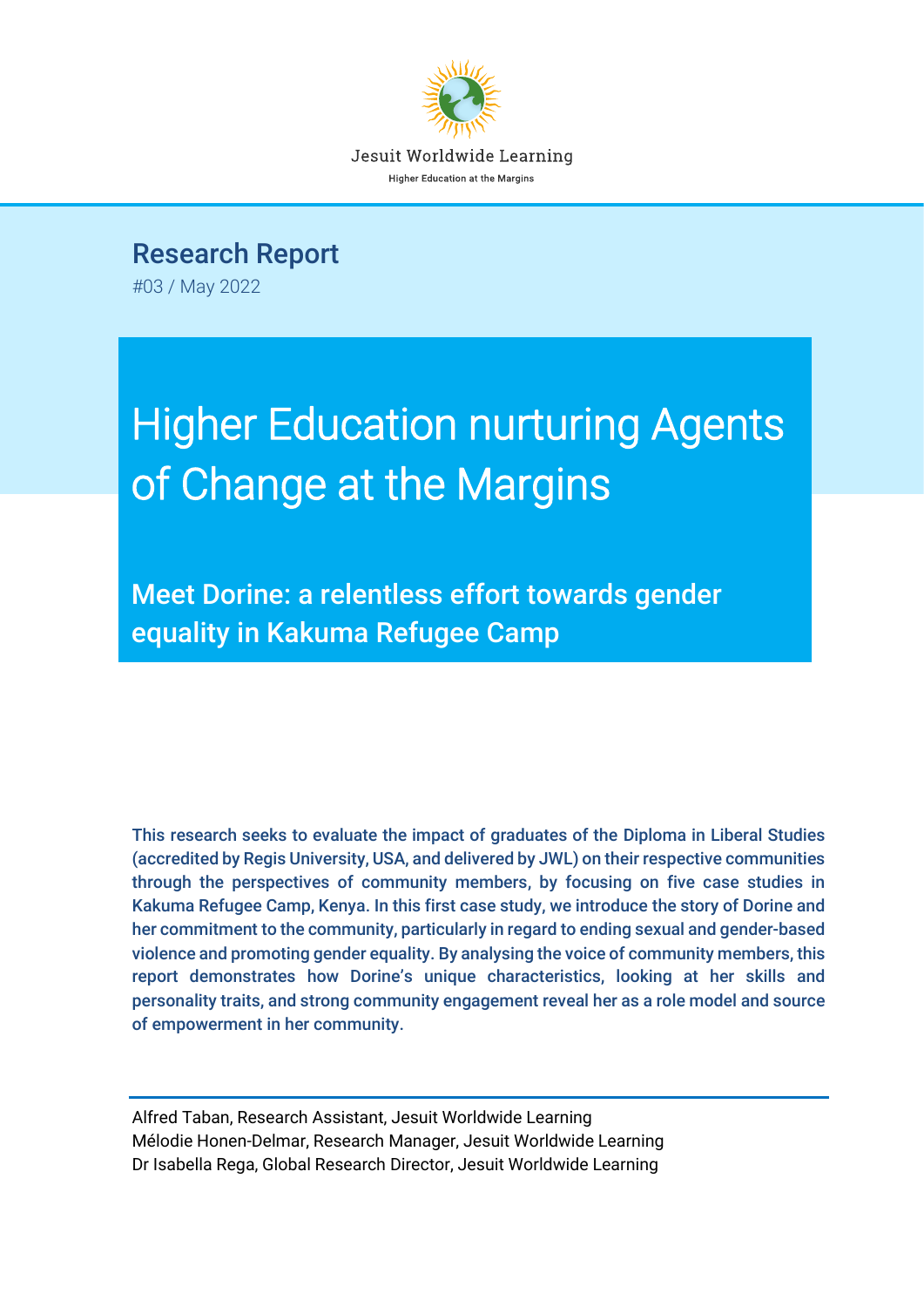

### Table of Contents

| 1. |               |                                                                            | 3              |
|----|---------------|----------------------------------------------------------------------------|----------------|
| 2. |               | A PERSONALITY AND SKILLS NURTURED BY HIGHER EDUCATION 4                    |                |
|    | 2.1           | <b>COMMITTED</b>                                                           | $\overline{4}$ |
|    | $2.2^{\circ}$ | <b>HUMANE AND CARING</b>                                                   | $\overline{4}$ |
|    | 2.3           | <b>COURAGEOUS</b>                                                          | 5              |
|    | 2.4           | <b>PASSIONATE</b>                                                          | 5              |
|    | 2.5           | <b>LEADER</b>                                                              | 5              |
|    | 2.1           | <b>COMMUNICATOR</b>                                                        | 6              |
|    | 2.2           | <b>PROBLEM-SOLVER AND CRITICAL THINKER</b>                                 | 7              |
| 3. |               | <b>IMPROVING LIVING CONDITIONS IN KAKUMA: TOWARDS A MORE INCLUSIVE AND</b> |                |
| -8 |               |                                                                            |                |
|    | 3.1           | <b>ACTIVE ENGAGEMENT</b>                                                   | 8              |
|    | 3.2           | <b>GENDER EQUALITY</b>                                                     | 9              |
|    | 3.3           | ACCESSIBILITY AND AFFORDABILITY IN THE COMMUNITY                           | 10             |
|    | 3.4           | <b>ROLE MODEL</b>                                                          | 11             |
|    | 3.1           | <b>COMMUNITY EMPOWERMENT</b>                                               | 11             |
|    |               |                                                                            | 14             |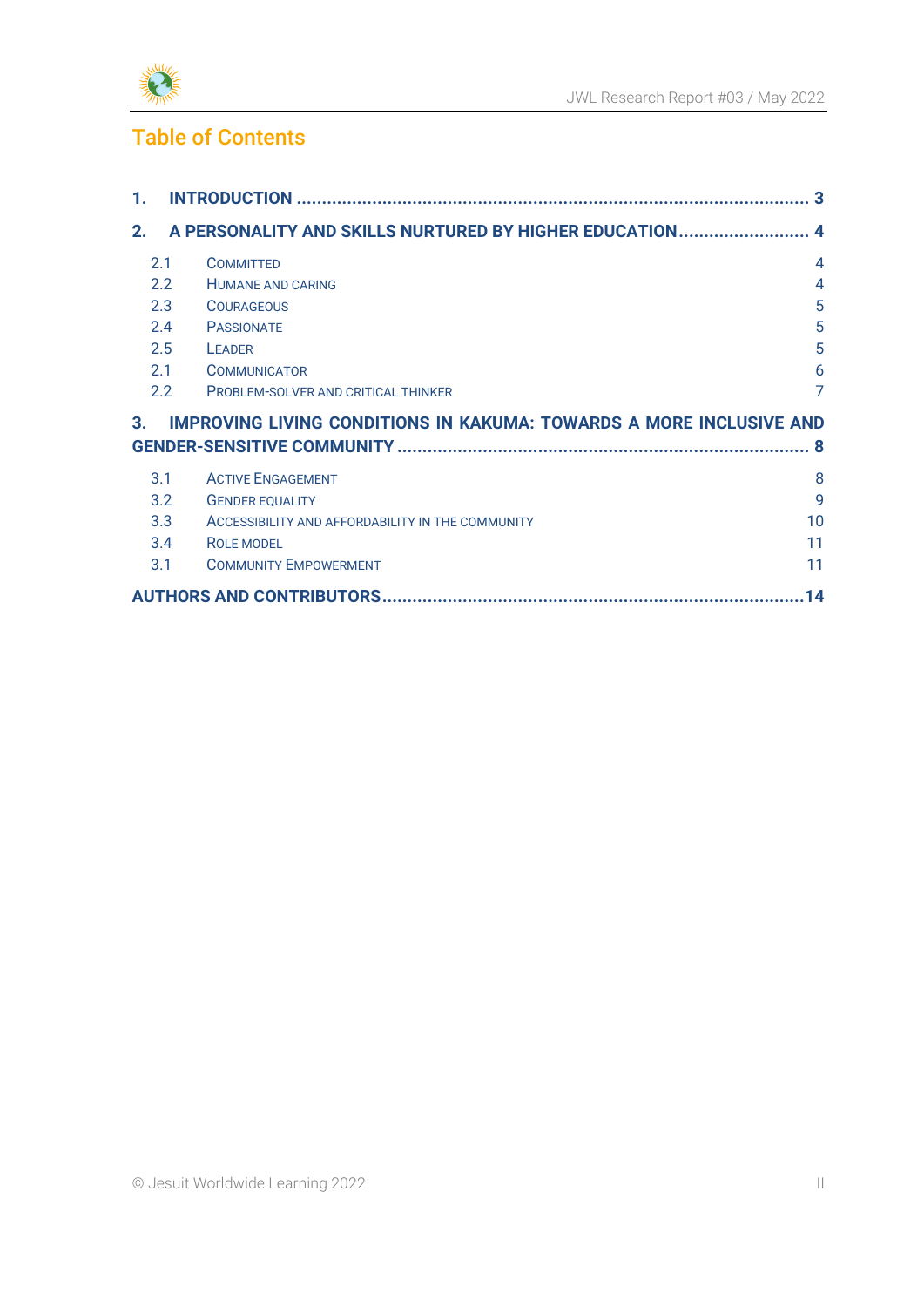

### <span id="page-2-0"></span>1. Introduction

Dorine, originally from Uganda, grew up in Kakuma Refugee Camp. In 2019, she graduated from JWL's Diploma in Liberal Studies (accredited by Regis University, USA), with a major in social work. After graduation, she joined the Danish Refugee Council (DRC) as a community caseworker supervisor focusing on sexual and genderbased violence (SGBV). She recently moved to South Sudan to work for Andre Food South Sudan to fight child and community malnutrition.

This research report tells Dorine's story and her impact in Kakuma nurtured by her higher education studies, from the perspective of the people who met her, engaged with her, and whose lives she transformed. This report allows us to hear directly from the voices of her community, as the research team interviewed family members, colleagues, clients and neighbours.



*Figure 1: Meet Dorine*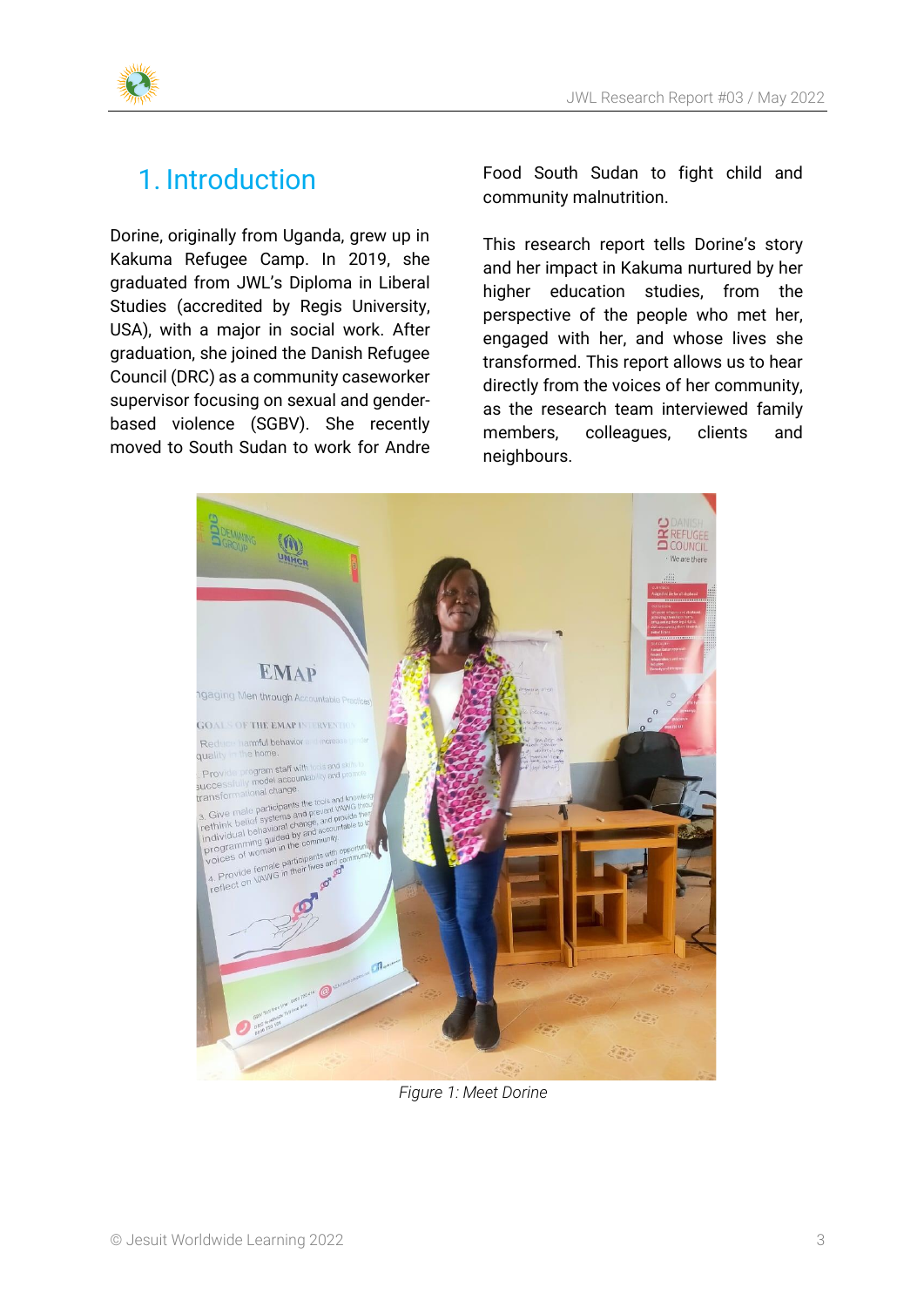

### <span id="page-3-0"></span>2. A personality and skills nurtured by higher education

The report first identifies how Dorine's community members perceived her personality traits (commitment, humanity, sense of care for others, courage and passion), skills (critical thinking, communication, problem-solving and leadership skills), and the role of the Diploma in nurturing these unique traits.

### 2.1 Committed

<span id="page-3-1"></span>One of the most prominent traits cited by community members is the commitment she puts into her community endeavours and her work with the Danish Refugee Council. One respondent articulated this trait as a direct growth from the Diploma programme:

*"Actually, before [the Diploma] she was not committed in the community […], but right now, she's actually participating creating awareness reporting cases, reporting […] rape cases in the community, which actually improves the community." (KKD1)*

The depth of her commitment is unveiled in her fearlessness and readiness to always support her community members and go the extra mile:

*"This is something unique about her like others in the community, if something happened, nobody will bother to go into that matter, people are afraid, or people are so busy, but for her, she used to stop whatever she's doing and going to solve that relevant issue that is coming her way." (KKD5)*

With her dedication, Dorine is always able to support her community members and build trust which singled her out from the rest of the people in the community (KKD4).

### 2.2 Humane and caring

<span id="page-3-2"></span>This commitment to her community reflects her sense of humanity and care for others. It was mentioned that she would do anything possible to ensure a person seeking her help is effectively assisted:

"I told you, after graduating she builds that sense of humaneness, by having that concern for a person, like she's so sympathetic with people by wanting to know what kind of a problem is this person facing? Or how can I help as an SGBV worker? And if I am not in a position to help, who can I refer this case to? So that this person can get help. And there was a time a certain girl who was rape, she took the initiative of taking the girl [...] from the hospital to police station. You don't have money for transport and how did you manage to move this girl from Kakuma 2 to the police station? And she said giving to the community needs a lot of energy or a kind of sacrifice". *(KKD4)*

This constant care for others is further revealed by Dorine standing up as the voice of the voiceless and embracing equality values in her daily community actions**:**

"She's perceived in a way that she's like a voice to the voiceless. An agent of change and an advocate to some of our young girls and women and men also. And she has a sense of equality and sense of humanity and a mind of equality, she does not get anybody segregated and anybody is treated equally."

*– KKD4*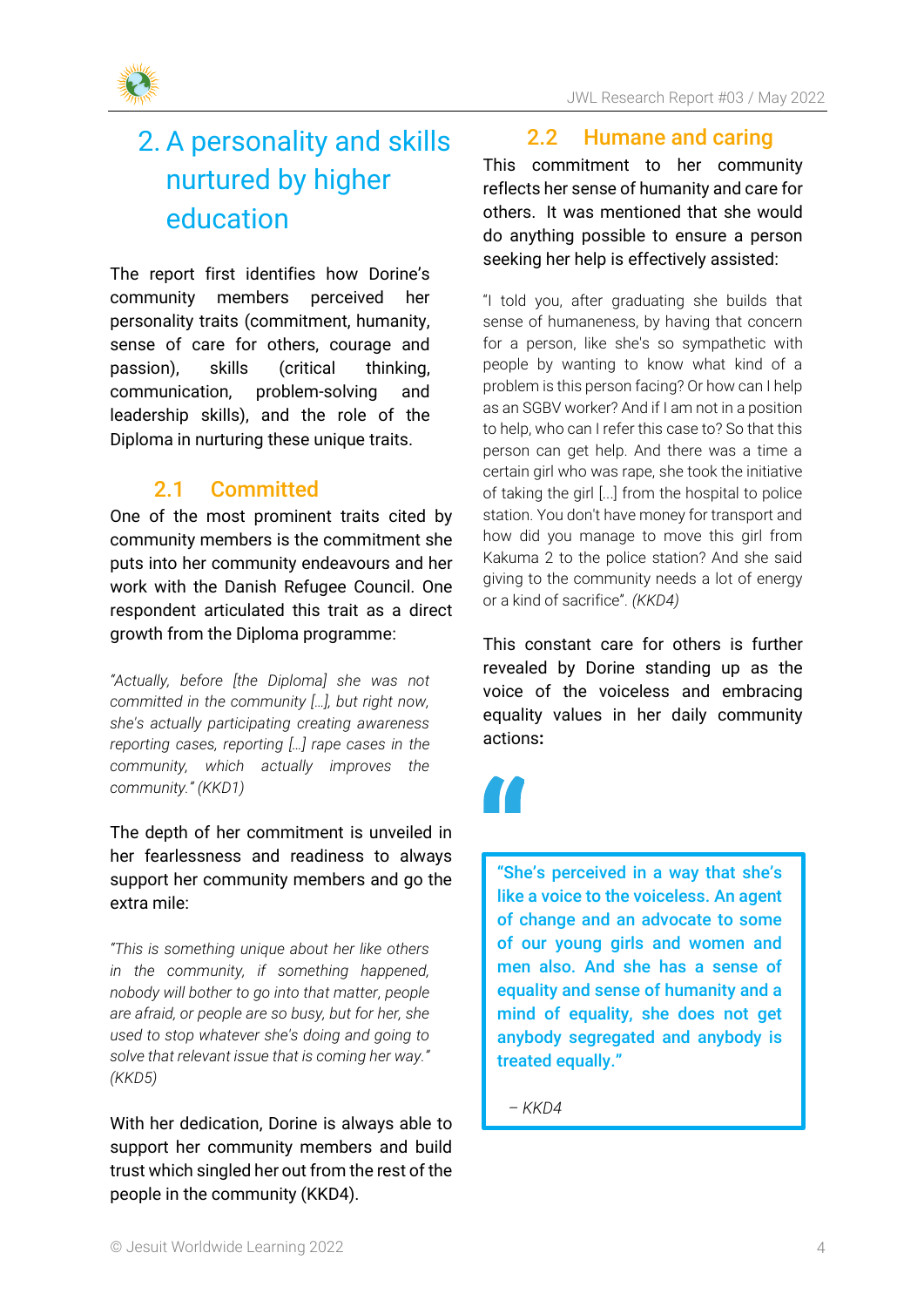

### 2.3 Courageous

<span id="page-4-0"></span>Building on her dedication to her community and sense of humanity, Dorine used her courage to challenge the male-dominated culture in her community:

*"Yes, Dorine [...] reported actually a rape case. Unlike other women in our society, let me say, in our society we are culturally dominated by men. But Dorine nowadays as a woman, she can actually report a man that brings out her courage in that women are not supposed to be dominated by men." (KKD2)*

This boldness and confidence that Dorine has in being a woman who advocates for women's rights and fights against SGBV in the community have been described by community members as nurtured by the Diploma in Liberal Studies:

*"After her graduation, [...] I can actually see a lot of changes in her behaviours that Dorine initially was a culturally dominated woman, however, nowadays, with her job, and I think through her studies, she has actually changed even her attitudes towards the community. And she's actually a strong woman who advocates for equality and [against] sexual harassment. She's actually very, very, very committed to her tasks." (KKD2)*

### 2.4 Passionate

<span id="page-4-1"></span>Dorine's passion drives her to help her community members fight SGBV. One interviewee highlighted that no one has reported SGBV cases and refer to adequate services and support networks with the same passion before:

*"Actually, the difference that nobody can be able to create awareness in this community as she's doing right now. Nobody will be able to report [rape] cases […], and also following up cases* 

*which are affecting the community. And also, she's there to ensure that the community members are actively engaging themselves in prevention of SGBV in the community. No one like I said can do that with passion." (KKD1)*

#### She constantly seeks to support her community members without being pushed to do so:

*"She is passionate to help people of our community and different communities at large, because if you have passion [...], it will lead you, you are always being driven by that passion you have that is being self-driven. You don't need any supervision, you do it wholeheartedly and that is what I see her doing." (KKD4)*

This passion makes her community engagement unique and impactful. Beside specific personality traits, the community also mentioned skills or existential competences that emerged in Dorine as a consequence of her higher education studies.<sup>1</sup>

### 2.5 Leader

<span id="page-4-2"></span>Through Dorine's commitment to take action in her community, participants portray her as a leader:

*"I see her as an agent of change. Because she can speak up or she can speak to people and people hear her out. And the words she speaks to people are also seen through in her actions. So, it's like she has that voice of being a leader." (KKD4)*

This is further developed through Dorine's positive mindset, setting an example for other community members to follow her footsteps in helping the community:

*"[…] she is that somebody who believe in everything, she believes nothing is very hard to* 

<sup>1</sup> Honen-Delmar, M. and Rega, I. (2021). A Journey towards Empowerment: The impact of Liberal Studies on graduates and their communities. Research Report #02. Jesuit Worldwide Learning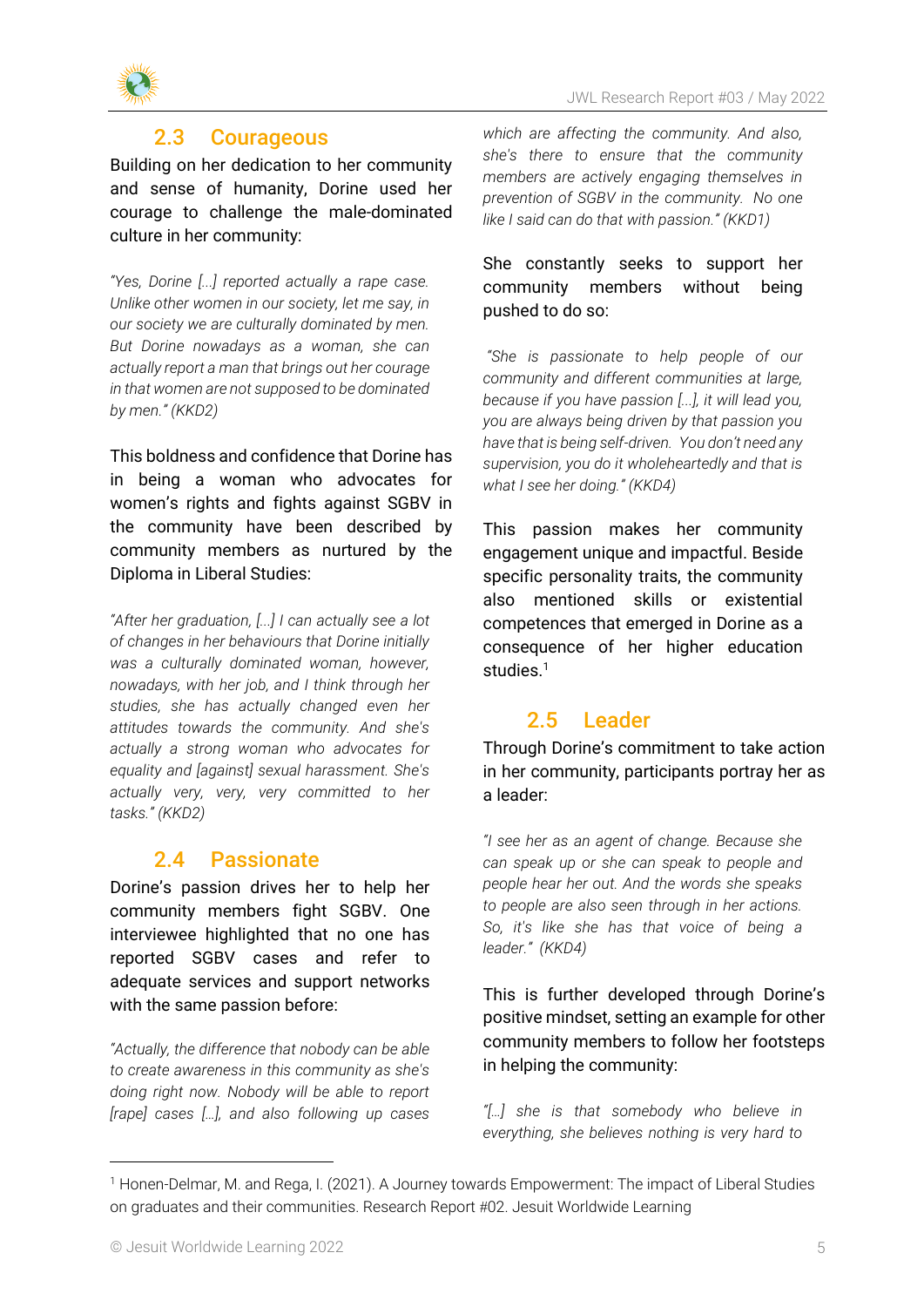

*be solve, […] people in the community view her as an example. [...] she can be able to handle issues, no matter how tough it is, she'll always look for ways to stop it. And as a community now, we have learned to appreciate ourselves because we believe now when we are together and [do] teamwork, we can be able live a normal life in our communities." (KKD5)*

The community stressed that she is a courageous leader who strives for change whether in her personal, family or community life, always acting on her words:

*"Having that sense of humanity. She builds that mindset of being a leader, [...], you want to make change in your personal life and the life of anyone around you. So, she's someone who really made a great change, like in the family, outside, and anywhere where she speaks. She* 

*has that kind of leadership, she speaks with an authentic voice, that she speaks and shows actions afterwards, that people may not doubt." (KKD4)*

### 2.1 Communicator

<span id="page-5-0"></span>Community members highlighted Dorine's effective communication skills, allowing her to exchange in various contexts with diverse interlocutors:

*"Not many people of her age have the same kinds of characteristics as the way she has because she's a person who has gone to school. First thing, [...] she speaks very clearly and almost everyone in the community understands her. She can speak to visitors and also speak the mother tongue that we all can hear." (KKD3)*



*Figure 2: Dorine conducting workshop for her community members*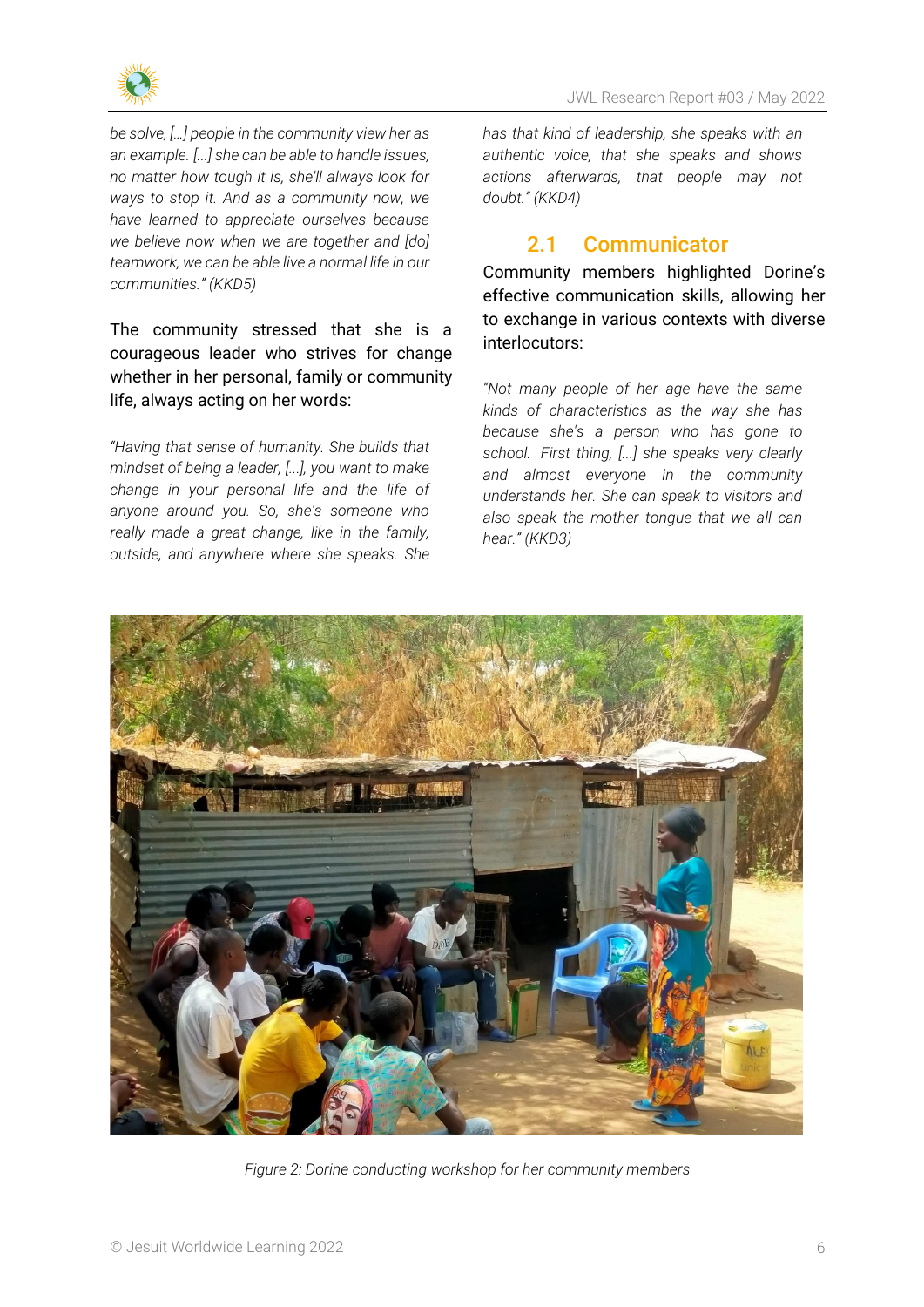Dorine's exceptional communication skills have been denoted by one specific community participant who established that neighbouring communities are still struggling with SGBV due to a lack of vocal and effectively active persons to address this in their community:

*"So, you see other communities are still struggling in such cases [SGBV]. Because they don't have a vocal person who directly works with them, they might have one person, but the person is not as good as Dorine. The way Dorine works in her community, people have taken her as a mother or as a sister or as a friend. Because she makes things easy. She understands people, people understand her. So, when they come and see her work in her community it is very, very recommendable." (KKD3)*

### <span id="page-6-0"></span>2.2 Problem-solver and critical thinker

Dorine's problem-solving and critical thinking skills are pointed out as unique, differentiating her from the rest of her community**:**



*"*there are problems we encountered in the community that only she is the one who can solve it. Not everyone has that psychology, […] her psychology enables her to understand each and every person in the community."

*– KKD3*

As one of the participants reported, whenever she foresees a problem, she always calls for a community meeting and engages the entire community to identify and implement measures that may resolve the problem (KKD3). One community respondent further illustrated how effective Dorine problemsolving skills are by sharing his own experience:

*"My interaction with her is, before I used to have so many problems. And nowadays, if I go take the problem to Dorine, we can have a solution. […] So, everything I'm doing in my business, with my friends, at least nowadays I have someone to go after." (KKD1)*

Dorine's critical thinking skills have also been identified as key in enabling her to positively contribute to the community:

*"Let's assume like in terms of thinking and problem solving and being a team leader. These are some of the abilities, I believe now that Dorine has, [she] understood who she is, and understand also what the community is. So, she understands that her contribution to the community is very powerful. So, with her voice, together with the voice of the rest of the community, anything is possible." (KKD5)*

#### One participant revealed that her problemsolving skills and critical thinking come as a result of her Diploma studies:

*"She used to be someone who is too quarrelsome, […]. But since she learned how to solve problems, to be a critical thinker, to be a leader [….] So, she's always strong." (KKD4)*

Therefore, through the Diploma, Dorine was able to develop diverse characteristics, such as critical thinking, problem-solving and communication skills, in addition to nurturing her profound orientation toward the care of others and revealing her leadership and courage. These traits are now benefiting the community through her exceptional community engagement.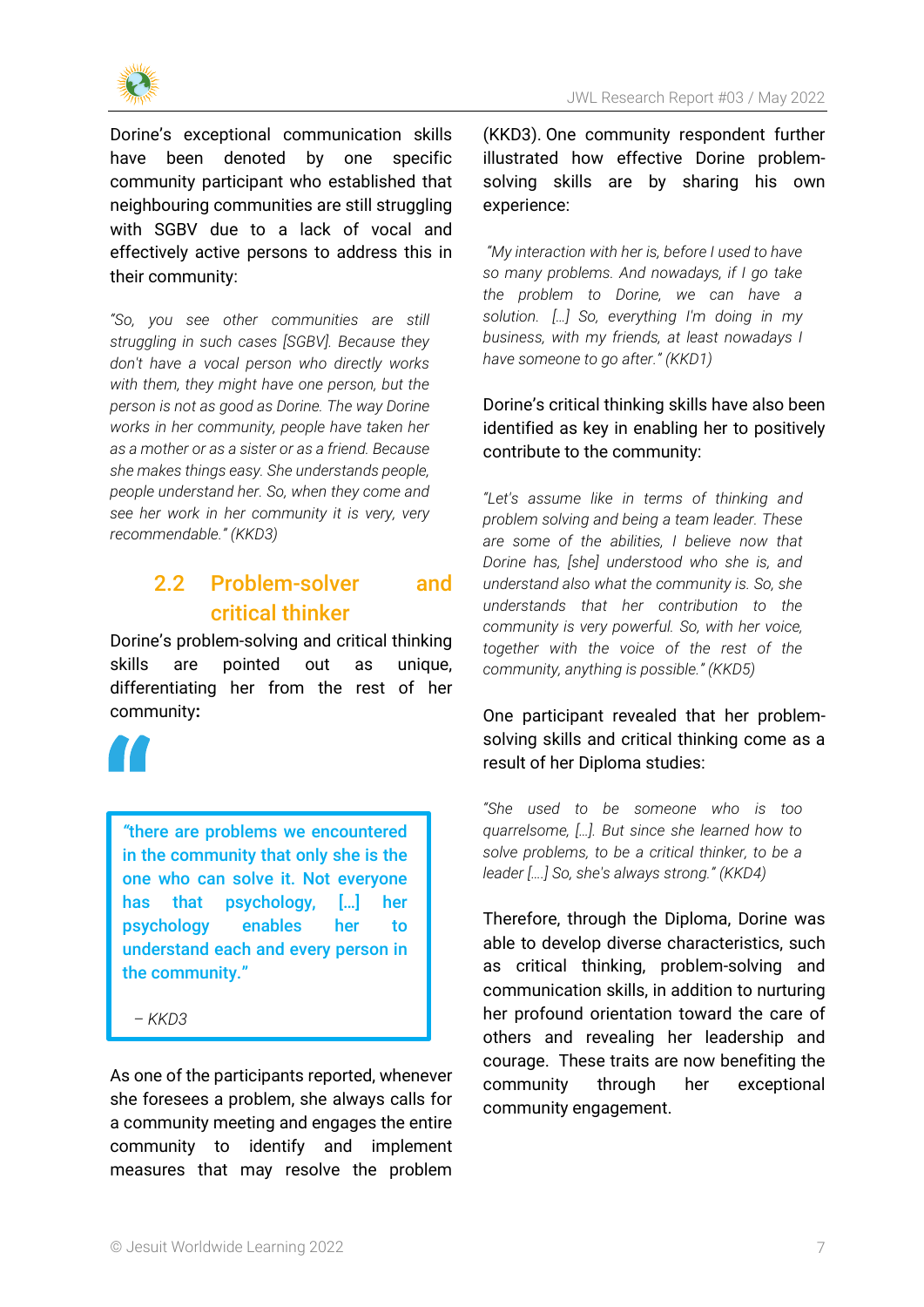



*Figure 3: Dorine's community members*

## <span id="page-7-0"></span>3. Improving living conditions in Kakuma: towards a more inclusive and gendersensitive community

Dorine's community members have depicted her willingness and capacity to improve living conditions in her community through different forms of community engagement, specifically in relation to gender equality and financial accessibility, prompting her to be perceived as a role model by her community.

### 3.1 Active Engagement

<span id="page-7-1"></span>The active involvement of Dorine in her community has been associated with the Diploma programme, as she became a bridge between the organisation she worked with (the Danish Refugee Council) and the community:

*"Before she joined the Diploma programme, [...], she wasn't that close with the community members but since she graduated with a diploma in social work with Regis University, she started working with the community. First of all, she volunteered as a chair lady, a block leader in our community. And later on, she joined working with the community through Danish Refugee Council, after graduation. So up to now she's working for the same organisation as SGBV worker in the community. So, she interacts a lot with people in the community with different cases and she refers the case to the line manager [...] so, she has that sense of humaneness that is the greatest change I've seen from her.. (KKD4)*

Outside of the workplace, Dorine is said to actively be engaged in the development of the community. Even though she has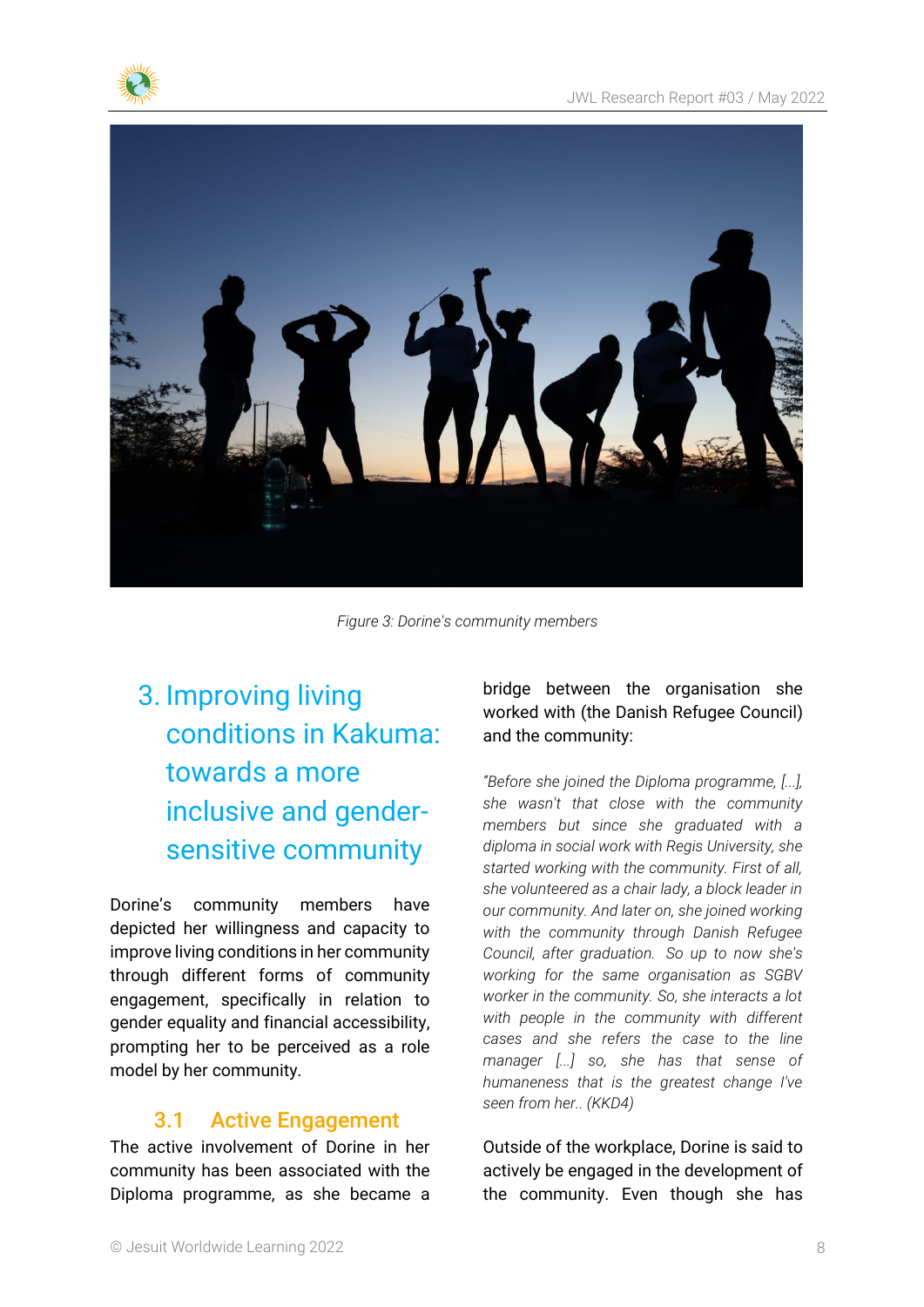

#### family commitments, she still engages in community clean-ups and other events:

*"[...] she is committed to her work. [...] she is very much involved in the development of the community. She is also viewed as a good mother and [...], always working hard to provide for the family. She is helpful in that she provides her equipment during community clean-up things like wheelbarrow and sometimes her gumboots and anything she actually has at home." (KKD1)*

### The respondents also stated that Dorine serves as an advisor that anyone can turn to when there is either a personal or community issue:

*"Actually, she's also someone who can advise and counsel the person who is actually has problem mentally, and also emotionally. And also following cases, [...] she's also always taking her job and making sure that she can do her best to settle the issues in the community." (KKD1)*

### 3.2 Gender equality

<span id="page-8-0"></span>This active community involvement has been demonstrated as having a considerable impact in making a safer and gender-sensitive community. The community members asserted that due to Dorine's efforts to make SGBV reporting mechanisms more accessible to members of the community, cases of such crimes are decreasing, improving the overall level of gender equality (KKD3). Another respondent highlighted that Dorine's efforts have significantly influenced the community's views on SGBV, building gender rights awareness and respect in the marital relationship:

*"With that case being solved I can see there is a positive consequence whereby the man can go and tell other men outside there that they don't need to beat their wives. But let's communicate. Let's talk and things might get easier." (KKD3)*

Moreover, the community has positively acknowledged Dorine as the best liaison between community members and various entities including the government, police, and organisations working within the camp to eradicate SGBV. Respondents asserted that their community would be worse off if it weren't for Dorine:



"I think it would be being worse, I remember years back when we did not have case protection officers and so forth. It was very hard like women were not getting chance to go to school. These were some of the things, there was also forced marriage […] Dorine [is] now serving as a bridge whereby you can channel your information to them. And if they cannot be able to help you, this whereby the issue can go to the relevant authorities. So, for her, I think that she is playing […]one of the biggest roles, making the work and reporting to be easier here."

*– KKD5*

Besides facilitating the process of SGBV case reporting, she helps youth to embrace gender equality in their community culture:

*"She also holds community advocacy with boys and drop-out boys and girls from school that is sensitising them on the roles and responsibilities of boys and girls. Because sometimes we have […] gender stereotypes. In a family, 'you'll find out that a boy is not supposed to wash utensils. 'He's not supposed to cook, but in our community in our society currently all works with anyone. Yeah, so by doing so, she pumps some sense into our boys' minds." (KKD4)*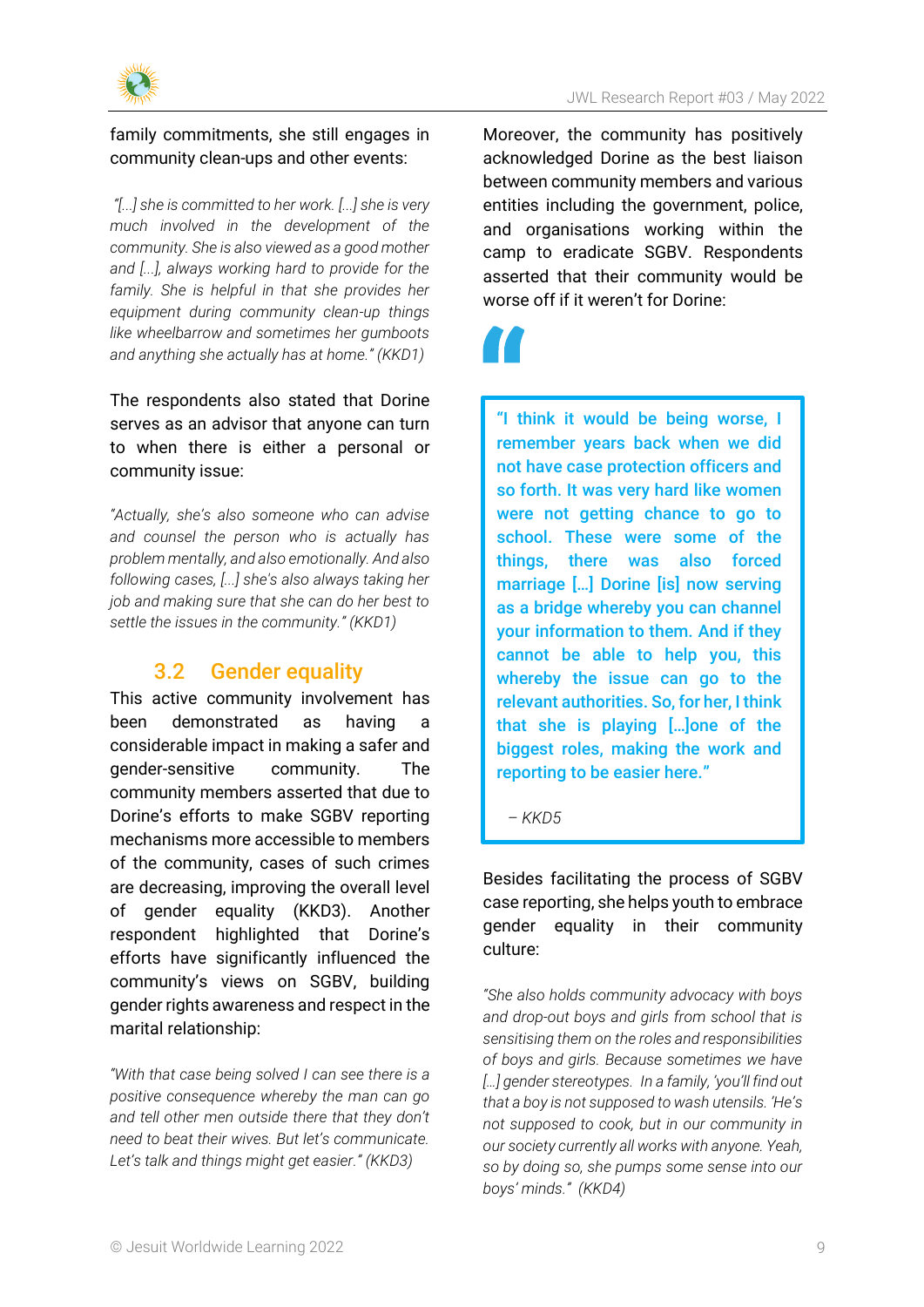

Her teachings to embrace equality are implemented at the heart of her practice. As noted by this participant, Dorine raises awareness that men are also vulnerable to SGBV:

*"The kind of people who learn from her are the girls, dropout girls from school. The women, the women who are being violated, let me say married women mostly. Yeah, some men also [are] violated because there was a man who came to our place. In particular, the man came, and his arm was broken. The man reported to her that he was beaten by the wife. And I was like can a woman also beat a man to this level? So, she was like, listen in SGBV cases, it doesn't mean it's the men who beat the women only, it's both sides. Like both genders are vulnerable." (KKD4)*

Additionally, community members reported that through her actions, women now have an equal voice as men in the community, which also resulted in an increased number of women participating in the leadership structure as chairladies:

*"Before people believed that if an issue has to be solved, it has to be men alone. But since Dorine started her work, I have seen her. Now she works hand in hand with security and community leaders and through her action and through the way she initiates and does her work, it's kind of motivated people to say that not only do men become the source of the solution even women too have a voice, so, this one now has encouraged women, now you can see chairladies, we have everything and this one come as result of a woman like Dorine raising her voice." (KKD4)*

This shift in perspective toward women in leadership positions is seen as provoking radical change in what the role of women could be toward solving community problems:

*"Many of the time, […] nobody believes in women […] to be people who are capable of solving* 

*problems. So, whenever problems arise in the community, people usually turn to the side of men. [W]henever a man is not available [to solve issues], nobody will listen. But right now, you can find a woman [and she] can be able to handle a case, like the way Dorine used to do. So, now […] they believe[...] she can do what men does." (KKD5)*

Thus, Dorine's actions to eradicate SGBV and foster equality between men and women are improving the lives of community members.

### <span id="page-9-0"></span>3.3 Accessibility and affordability in the community

Community participants stressed that their community would be worse off if it weren't for Dorine and the entrepreneurship skills she developed during the Diploma programme (KKD2). She set up a convenience shop so that the community can access food items without having to travel long distances, that used to be as far as 20 kilometres (KKD1). This participant highlighted how Dorine's shop made the food items more accessible, affordable and safer for the community:

*"the community [is] now benefiting from her, are actually reducing the costs of transport from the community members going far to buy goods which is actually dangerous, and also consuming time and also money. And right now, they are getting things from Dorine's shop." (KKD1)*

Therefore, her shop is seen as a helping the lives of community members to be more accessible and affordable by providing daily necessities in a cost and time-efficient fashion, ultimately contributing to improving the safety and wellbeing of her community members.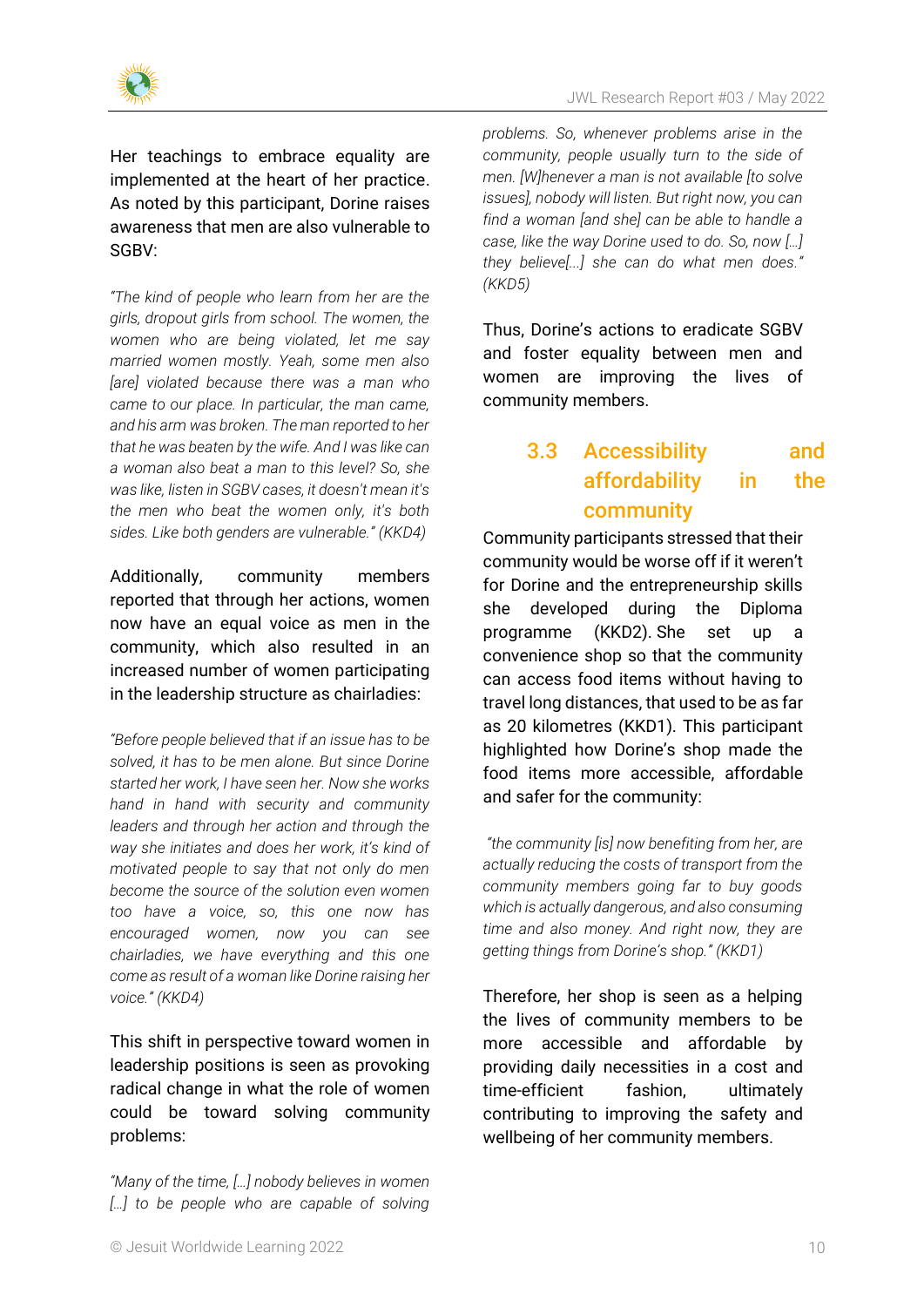

### 3.4 Role model

<span id="page-10-0"></span>Dorine's willingness to improve the living conditions of her community led her to emerge as a role model for both women and men in the eyes of her community, embodying the Jesuit value of being "men and women for others".

Many community members reported that Dorine is someone that everyone looks up to:

"Dorine actually acts as a role model to everyone and around men are [...] looking up to her and […] actually what Dorine is doing is an example and everybody has that desire to do what she is doing."

*– KKD1*

One community respondent emphasised that many would want their daughters to be like Dorine, projecting her as a role model in the community:

*"Dorine, she's a role model, […] through her, many women in the community nowadays, are encouraging their girl child to go to school and their children to go to school basically because they believe there is an open door […] for everyone. If Dorine […] can do this, even their children and through education their children can be able to be like her." (KKD5)*

### Her strength and leadership have contributed to her being viewed as a role model not only by women, but also by men:

*"Dorine now has empowered women; […] Men also feel like this one is a strong woman in the society, standing firm for women." (KKD2)*

This community respondent elaborated how Dorine is a role model for him, as he learnt many soft skills from Dorine which were eventually transferred to his workmates:

*"Because she has affected me when I'm with her, the same thing she has taught me. I've also taught my cycle to other people in my workplace. In my business. Also, my friends whom I work with the time consciousness she has given me. I project this same time consciousness to other people that are going to follow her, with a team player like the way she is she's a good team player. She shows this to me, and I go show us to other teams I am in then they go to copy from me. She's a problem solver and when I see a skill in her or a problem she has solved, and because I've seen from her, I'll go show to other people how things are done […]." (KKD3)*

### <span id="page-10-1"></span>3.1 Community Empowerment

According to participants, Dorine's distinctive characteristics and strong community engagement have resulted in her being seen as a role model and a source of empowerment for women in the community (KKD3). One respondent revealed one example of how Dorine empowered a relative to pursue her education:

*"My sister-in-law has learned from her and because she has gone to school, and she knows school is important. she is studying very well, and she is perfecting." (KKD3)*

Dorine has also empowered professionals in her community, inviting them to commit to the expectations of their job to give back to the community. One interviewee revealed that Dorine significantly empowered him to start giving back to the community whenever he is off duty: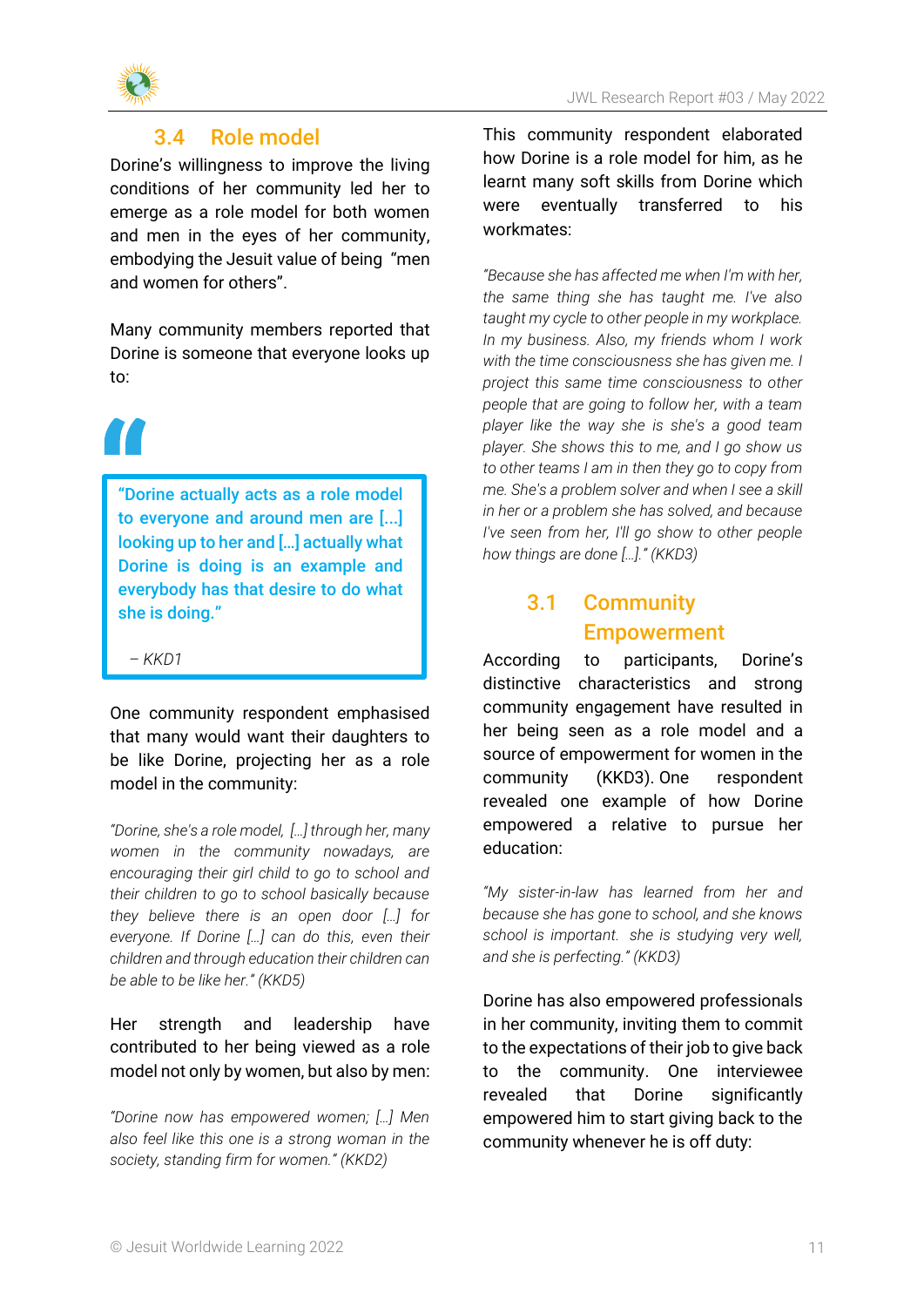

*"With my interaction with Dorine actually, I'm being empowered with my role in that I'm involved in my translation in and out of my profession. When I'm at my job, I'm working and when I'm in the community also, I'm able to give back what I'm doing."(KKD2)*

This encouragement to share knowledge and skills for the community is contagious, spreading among other community professionals and enhancing community resource networks:

*"Other professionals can learn from her, […] like in my own professional now, as a translator, I'm actually able to, to make people aware that Dorine's exists, some of them like teachers also are able to create awareness to their own learners on the importance of SGBV or the*  *importance of education, also it has triggered them to work better, like Dorine's office." (KKD2)*

In this chain of empowerment, Dorine is able to reach more people in need while also fostering a strong sense of commitment among other professionals to eradicate SGBV.

Participants have expressed that Dorine has empowered everyone in regard to changing the cultural narrative of a maledominated community, particularly elightening community leaders regarding female leadership (KKD2). This has encouraged other women to be like her and hold positions of authority in the community (KKD2)*.*



*Figure 4: Dorine in a community meeting*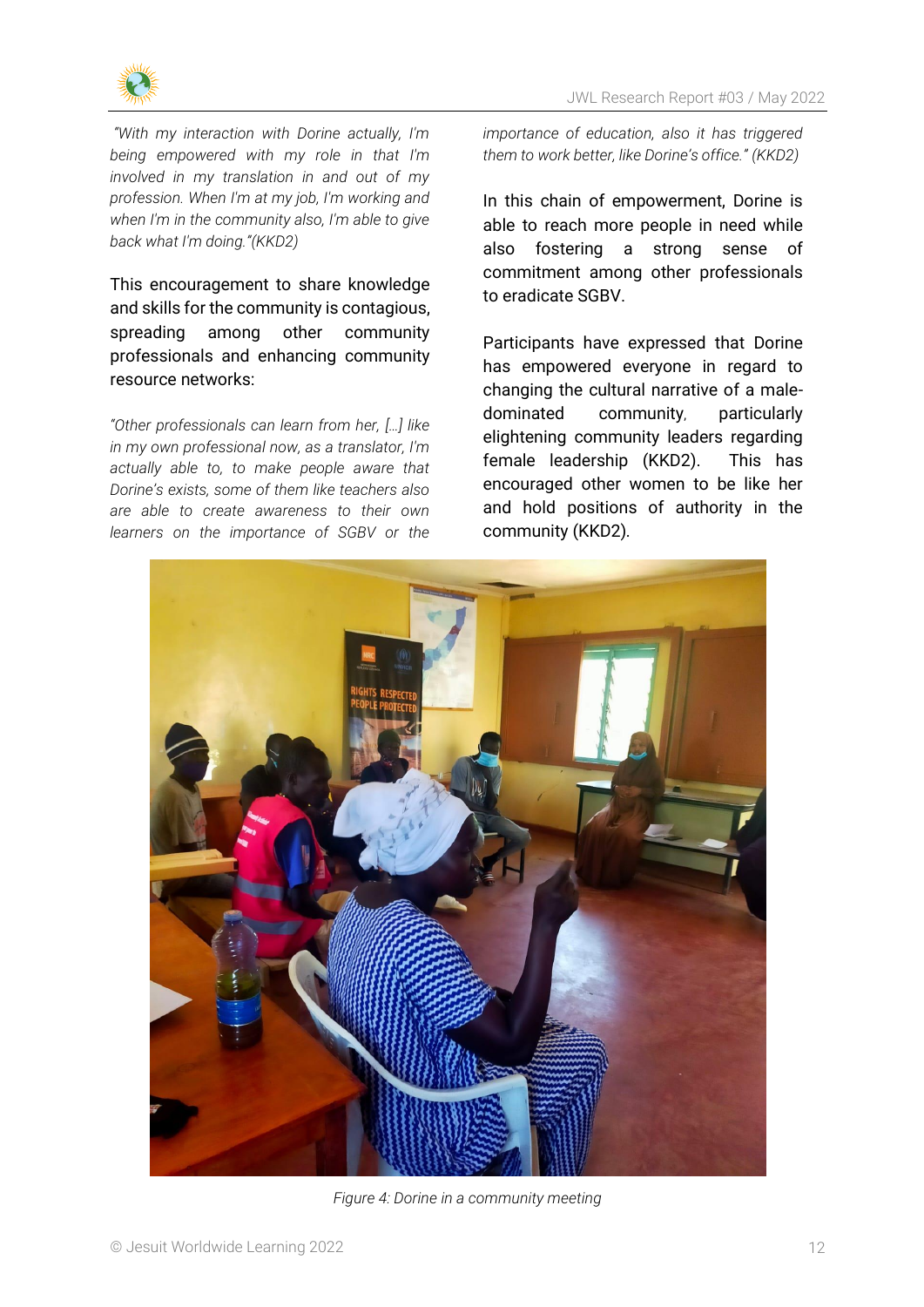

Through her actions, Dorine built recognition for women as key stakeholders in community for problem solving and conflict resolution. One community respondent stated that women were previously nowhere to be seen in community leadership and decisionmaking processes. Dorine helped them find their place in the leadership structure, which resulted in a significant growth of women in leadership roles in the community (KKD3).

Participants also reported that Dorine empowered other women in the community who wanted to initiate community mobilisation projects or activities. This inspiration to community has also been translated in terms of promoting healthy lifestyle, inviting community members to join her to follow a journey of fitness and health:

*"Now women who are there in the community who are reluctant, they wish also to get that initiative to be able to mobilise the community, and be able to take chances and solving cases or some wish the case has to come to them and they solve. And like I said, she does yoga, this [is] one of the big things now, people were not into doing yoga, and through her, some of them are feeling like to network with her so that they can learn also how to do yoga, […] how they could stay healthy. So, those are some of the things that people see from her because if people want to do those things that were believed that not possible to be done". (KKD5)*

Thus, Dorine's engagement has had significant impact on members of her community, promoting the empowerment and wellbeing of all and particularly women, by creating a space for them in the community leadership and daily activities.

### Key points

• The Diploma in Liberal Studies allowed Dorine to nurture essential qualities and skills that transformed her into an agent of change: commitment, humanity and care, courage, passion, leadership, communication, problem solving and critical thinking.

.

- Thanks to her active involvement in the community, Dorine contributed to the reduction of instances of SGBV, made reporting of SGBV more accessible, created more awareness about gender equality and the rights of all community members, and ultimately contributed to building a safer, more accessible and affordable community.
- Dorine improved the living conditions in her community by setting up a convenience shop so that people can access affordable food items without having to travel long distances.
- Dorine is perceived as a role model and a source of empowerment. She has inspired women and other members of the community, which has resulted in an increase in the number of women in leadership roles.